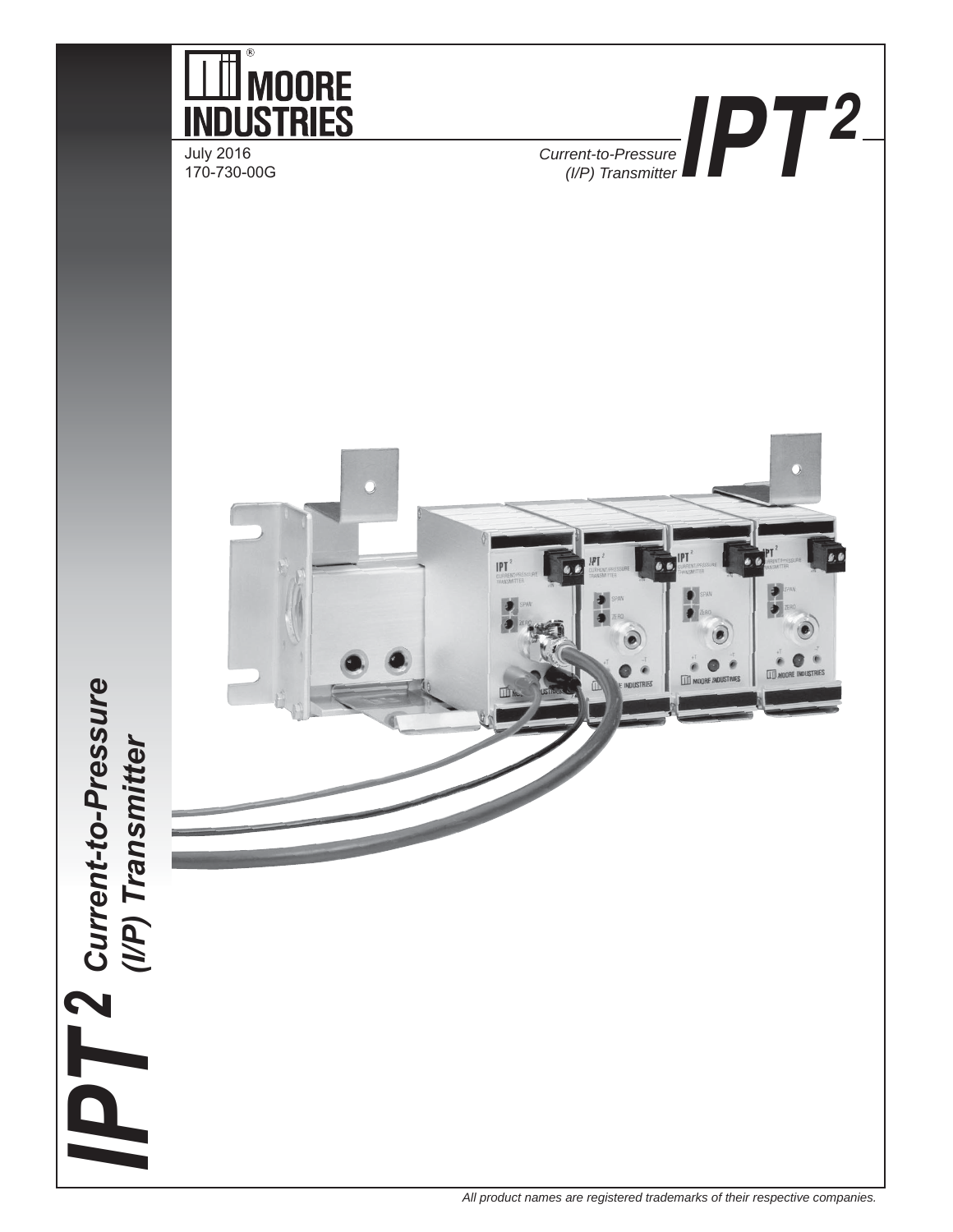# **Table of Contents**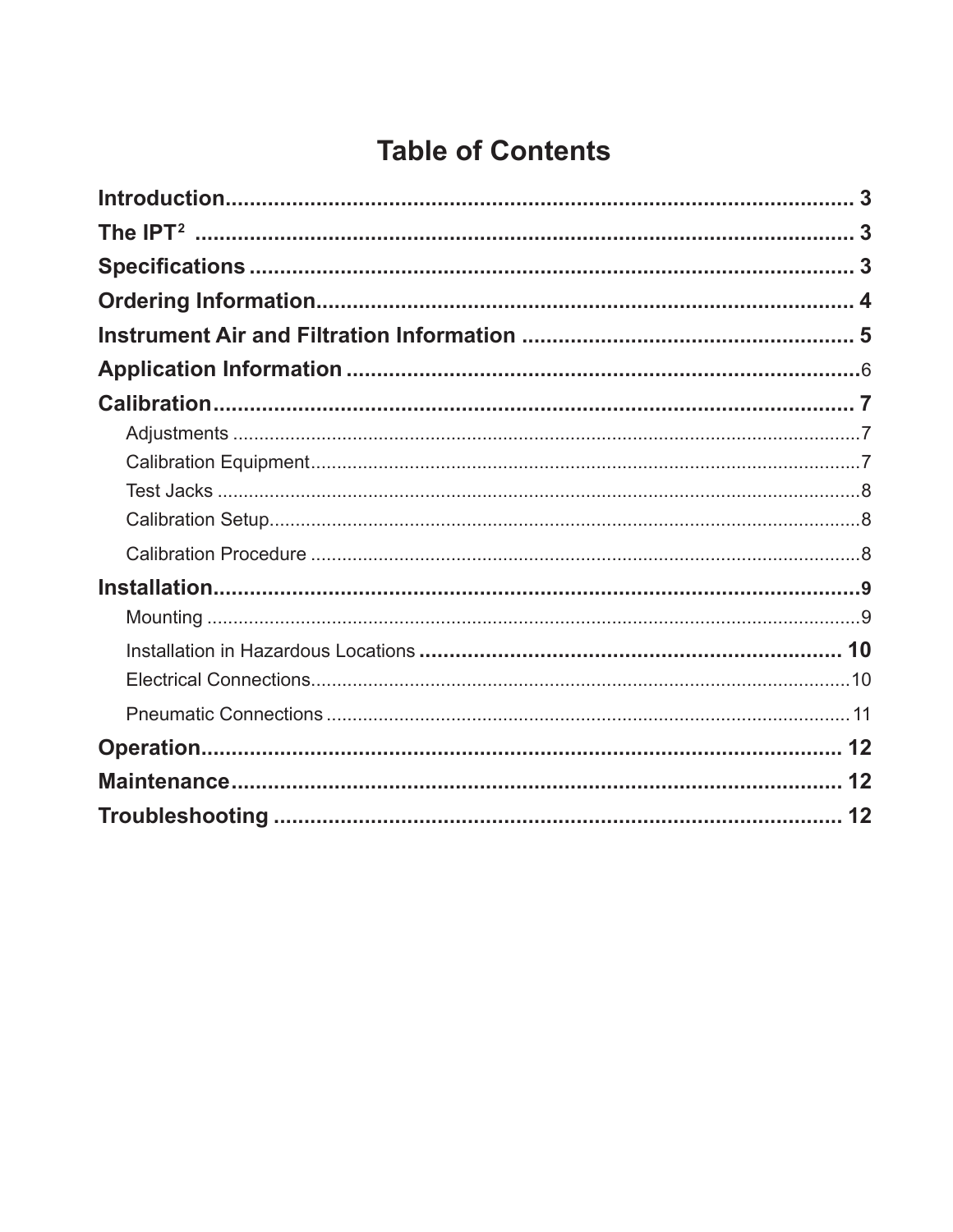# <span id="page-2-0"></span>**Introduction**

This is the users' manual for Moore Industries' advanced current-to-pressure transmitter, the IPT2 . It contains all of the information needed to configure, install, operate, and maintain the IPT<sup>2</sup>.

The following guidelines are used in this manual:

WARNING - Hazardous procedure or condition that could injure the operator.

Caution - Hazardous procedure or condition that could damage or destroy the unit.

Note - Information that is helpful for a procedure, condition, or operation of the unit.

# **The IPT2**

The IPT2 is a compact, closed-loop, 2-wire current-topressure transmitter that converts a standard process current signal to a pneumatic output. In its compact aluminum housing, the IPT $2$  snaps onto standard mounting rails or onto a Moore Industries RIR or SIR. Because of the low dynamic mass of the transducer element, the unit can be mounted in any position and is also insensitive to shock and vibration.

Individual IPT<sup>2</sup>s consist of two parts: the transmitter section and an interlocking pneumatic mounting

block, which snaps onto a rail. Units that are ordered without a mounting block will clip onto an RIR or SIR, which supplies air to each unit using only one pneumatic supply pipe. Both mounting blocks and supply headers contain self-sealing valves. Therefore, the  $IPT<sup>2</sup>$  can be removed and replaced without disturbing the pneumatic connections or causing accidental venting of the supply or output air.

Operation can be monitored or calibration performed by using the electrical input and optional pneumatic output test jacks. A red LED display, which indicates the presence of an electrical input signal, is also standard.

Table 1 contains the IPT<sup>2</sup> equipment specifications, including inputs, outputs, power requirements, and performance characteristics.

Model Number. The IPT<sup>2</sup> model number describes the equipment type, functional characteristics, operating parameters, any options ordered, and unit housing. If all other documentation is missing, this number is used to identify equipment characteristics. The model number for the  $IPT<sup>2</sup>$  is located on a label on the side of the unit.

Serial Number. Moore Industries maintains a complete history on every unit it sells and services. This information is keyed to the serial number. When service information is required on the IPT<sup>2</sup>, it is necessary to provide the factory with this number. The serial number is located on the side of the unit.

## **Specifications**

| <b>Performance Accuracy: &lt; ±0.25% of span</b><br>including the combined effect<br>of linearity, hysteresis, and<br>repeatability (between 0.5<br>and 3psi output, error will not<br>$exceed \pm 1.0\%$ of span)<br><b>Stability:</b> Not to degrade<br>from stated accuracy for six<br>months<br>Step Response: <0.2 sec-<br>onds into 100 M.L. load<br>(6 cubic inches) at 90%<br>output span<br><b>Supply Pressure Effect:</b><br>Negligible from 20-40psig,<br>steady pressure<br><b>Air Consumption:</b> | <b>Performance</b><br>(Continued)<br>Ambient<br><b>Conditions</b> | <b>Voltage Drop:</b><br>7.5V, maximum (5V maxi-<br>mum without LED)<br><b>Mounting Position Effect:</b><br>Negligible, unit can be<br>mounted in any position<br><b>Shock and Vibration Effect:</b><br>0.25%/G or better over<br>5-15Hz; meets SAMA PMC<br>31.3<br><b>Operating &amp; Storage Range:</b><br>-40 $^{\circ}$ C to +80 $^{\circ}$ C<br>$-40^{\circ}$ F to $+176^{\circ}$ F<br><b>Ambient Temperature Effect:</b><br>$\leq$ ±0.025% of span/°C, max<br>from $0^{\circ}$ C to $50^{\circ}$ C; | <b>Adjustments</b><br><b>Connections</b><br>(Continued) | Electrical:<br>Removable front-mounted<br>terminal blocks, 22-14 AWG<br><b>Pneumatic: 1/8-inch NPT</b><br>female for both supply air<br>and output air on units with<br>optional mounting block.<br><b>Pneumatic Test Jacks:</b><br>Monitors output pressure<br>during calibration<br><b>Current Test Jacks: Input</b><br>current test jacks (labeled +T,<br>-T) for calibration; accepts<br>2mm (0.08 in) dia x 13mm<br>(.50 in) long phone tip plugs<br>(handles should be less than<br>8mm (0.32 in) in diameter) |
|-----------------------------------------------------------------------------------------------------------------------------------------------------------------------------------------------------------------------------------------------------------------------------------------------------------------------------------------------------------------------------------------------------------------------------------------------------------------------------------------------------------------|-------------------------------------------------------------------|----------------------------------------------------------------------------------------------------------------------------------------------------------------------------------------------------------------------------------------------------------------------------------------------------------------------------------------------------------------------------------------------------------------------------------------------------------------------------------------------------------|---------------------------------------------------------|----------------------------------------------------------------------------------------------------------------------------------------------------------------------------------------------------------------------------------------------------------------------------------------------------------------------------------------------------------------------------------------------------------------------------------------------------------------------------------------------------------------------|
| 0.08 SCFM, typical<br>$(0.18 \text{ kg/hr})$<br>Air Capacity:<br>Minimum 2.0 SCFM<br><b>Air Supply: Instrument air</b><br>only, 20-40psig. (Must be 5<br>psig greater than maximum<br>output)                                                                                                                                                                                                                                                                                                                   | Adjustments<br><b>Connections</b>                                 | <±0.1% of span/°C, max.<br><b>RFI/EMI Effect:</b><br>$\leq$ ±0.1% of span change at<br>50V/m @ 20-1000MHz.<br><b>Zero &amp; Span: Screw adjusts</b><br>zero or span by ±10% mini-<br>mum, non-interactive                                                                                                                                                                                                                                                                                                | Indicators<br>Weight                                    | <b>LED:</b> Red light-emitting<br>diode indicates presence and<br>intensity of electrical input<br>signal.<br>438g (15.6 oz)                                                                                                                                                                                                                                                                                                                                                                                         |

*Specifi cations subject to change without notice.*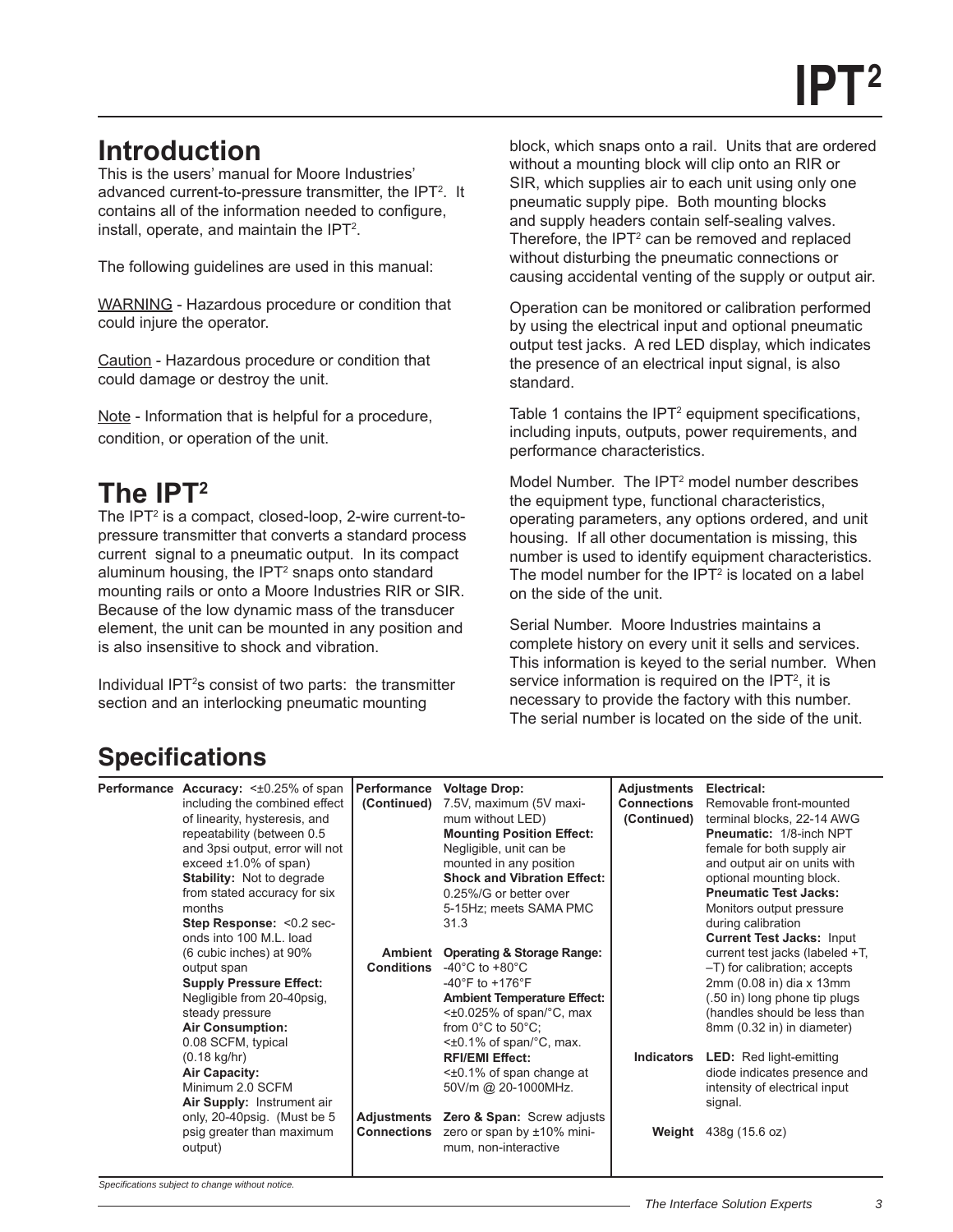## <span id="page-3-0"></span>**Ordering Information**

| <b>Unit</b>                   | Input                 | Output*                                                                                                             | Supply Pressure**                             | Options                                                                                                                                                                                | Housing                                                                                                                                                                                                          |
|-------------------------------|-----------------------|---------------------------------------------------------------------------------------------------------------------|-----------------------------------------------|----------------------------------------------------------------------------------------------------------------------------------------------------------------------------------------|------------------------------------------------------------------------------------------------------------------------------------------------------------------------------------------------------------------|
| IPT <sub>2</sub><br>DIN-Style | 4-20MA                | 0-20PSIG                                                                                                            | 25PSI                                         | **Access Designation (Required Selection):<br>$-FA1$<br>$-FA2$<br>$-FA3$<br>$-FA4$<br>$-FA5$<br>$-FA6$<br>-FA7 (Required for WTI Housing)<br>-FA8 (Required for WTI Housing)<br>$-FA9$ | DIN Aluminum, DIN-style<br>housing assembly.<br>WTI Rain-proof as defined<br>by NEMA 3R<br>(-FA7 or -FA8 required)<br>WTIP Rain-proof as<br>defined by NEMA 3R with<br>plate and u-bolts for 2"<br>pipe mounting |
|                               | 4-12MA                | 1-17PSIG                                                                                                            | 25PSI                                         |                                                                                                                                                                                        |                                                                                                                                                                                                                  |
| Current-to-                   | 12-20MA               | 3-15PSIG                                                                                                            | 20PSI                                         |                                                                                                                                                                                        |                                                                                                                                                                                                                  |
| Pressure<br>Transmitter I     | into<br>$375\Omega$   | 3-16.6PSIG                                                                                                          | 25PSI                                         |                                                                                                                                                                                        |                                                                                                                                                                                                                  |
|                               | maximum               | 3-18PSIG                                                                                                            | 25PSI                                         |                                                                                                                                                                                        |                                                                                                                                                                                                                  |
|                               | $(250\Omega)$         | 3-27PSIG                                                                                                            | 35PSI                                         |                                                                                                                                                                                        |                                                                                                                                                                                                                  |
|                               | maximum               | 6-30PSIG                                                                                                            | 35PSI                                         |                                                                                                                                                                                        |                                                                                                                                                                                                                  |
|                               | for units<br>without  | $.2 - 1BAR$                                                                                                         | 1.4BAR                                        |                                                                                                                                                                                        |                                                                                                                                                                                                                  |
|                               | LED)                  | 20-100KPA                                                                                                           | <b>140KPA</b>                                 |                                                                                                                                                                                        |                                                                                                                                                                                                                  |
|                               |                       | .2-1KGCM2                                                                                                           | 1.4KGCM2                                      | $-FA10$                                                                                                                                                                                |                                                                                                                                                                                                                  |
|                               | Custom<br>ranges also | .02-.10MPA                                                                                                          | .14MPA                                        | $-FA11$<br>$-FA12$<br>**See Table 1 for more information                                                                                                                               |                                                                                                                                                                                                                  |
|                               | available.            | *Reverse Output:                                                                                                    |                                               |                                                                                                                                                                                        |                                                                                                                                                                                                                  |
|                               |                       | 20-0PSIG                                                                                                            | 25PSI                                         |                                                                                                                                                                                        |                                                                                                                                                                                                                  |
|                               |                       | <b>17-1PSIG</b>                                                                                                     | 25PSI                                         |                                                                                                                                                                                        |                                                                                                                                                                                                                  |
|                               |                       | 15-3PSIG                                                                                                            | 20PSI                                         |                                                                                                                                                                                        |                                                                                                                                                                                                                  |
|                               |                       | 16.6-3PSIG                                                                                                          | 25PSI                                         |                                                                                                                                                                                        |                                                                                                                                                                                                                  |
|                               |                       | 18-3PSIG                                                                                                            | 25PSI                                         |                                                                                                                                                                                        |                                                                                                                                                                                                                  |
|                               |                       | 27-3PSIG                                                                                                            | 35PSI                                         |                                                                                                                                                                                        |                                                                                                                                                                                                                  |
|                               |                       | 30-6PSIG                                                                                                            | 35PSI                                         |                                                                                                                                                                                        |                                                                                                                                                                                                                  |
|                               |                       | $1 - 2BAR$                                                                                                          | 1.4BAR                                        |                                                                                                                                                                                        |                                                                                                                                                                                                                  |
|                               |                       | 100-20KPA                                                                                                           | <b>140KPA</b>                                 |                                                                                                                                                                                        |                                                                                                                                                                                                                  |
|                               |                       | 1-.2KGCM2                                                                                                           | 1.4KGCM2                                      |                                                                                                                                                                                        |                                                                                                                                                                                                                  |
|                               |                       | .10-.02MPA                                                                                                          | .14MPA                                        |                                                                                                                                                                                        |                                                                                                                                                                                                                  |
|                               |                       | *The unit's output must match the supply<br>pressure to its right.<br>**Supply Pressure must be at least 5psi (0.3) | Bar) higher than output pressure. (40psi max) |                                                                                                                                                                                        |                                                                                                                                                                                                                  |

When ordering, specify: Unit / Input / Output / Supply Pressure / Options [Housing] Model number example: IPT2 / 4-20MA / 3-15PSIG / 20PSI / –FA1 [DIN]

*Table 1. Description of access designation options. (See Figure 4)*

| Option  | <b>LED &amp; Current</b> | <b>Electrical Input</b> | <b>Pneumatic Output</b> | <b>Pneumatic Test</b> |
|---------|--------------------------|-------------------------|-------------------------|-----------------------|
|         | <b>Test Jacks</b>        | Location                | <b>Supply Location</b>  | <b>Jack Location</b>  |
| $-FA1$  | Yes                      | Front                   | <b>Bottom</b>           | <b>None</b>           |
| $-FA2$  | Yes                      | Front                   | Rear                    | None                  |
| $-FA3$  | Yes                      | Front                   | <b>Bottom</b>           | Front                 |
| $-FA4$  | <b>Yes</b>               | Front                   | Rear                    | Front                 |
| $-FA5$  | <b>None</b>              | Front                   | <b>Bottom</b>           | <b>None</b>           |
| $-FA6$  | <b>None</b>              | Front                   | Rear                    | <b>None</b>           |
| $-FA7$  | <b>Yes</b>               | Front                   | No mounting block       | None                  |
| $-FA8$  | Yes                      | Front                   | No mounting block       | Front                 |
| $-FA9$  | <b>None</b>              | Front                   | No mounting block       | <b>None</b>           |
| $-FA10$ | None                     | Front                   | No mounting block       | Front                 |
| $-FA11$ | None                     | Front                   | <b>Bottom</b>           | Front                 |
| $-FA12$ | None                     | Front                   | Rear                    | Front                 |

† **Reverse output:** The high-performance line of I/P transmitters utilizes an internal feedback loop to ensure accurate operation. The feedback loop consists of an internal pressure transducer that samples the unit's output pressure and compares it to the input signal. This allows the unit's output to track the input signal. Other I/P transmitters, such as our original IPT, IPH and IPX models, rely solely on mechanical positioning. This is what makes the IPT<sup>2</sup>, IPH<sup>2</sup> and IPX $^2$  highly desirable. Since the feedback loop requires power to operate, when there is no input power to the unit, the pneumatic output will be shut off. Units that use mechanical positioning only, will typically still have a pneumatic output (18 PSIG typically) when power is removed. This is not an issue except for those users that rely on this elevated output (18PSIG) to maintain a valve's position upon the unexpected loss of input signal (4-20mA). In such cases, the IPT<sup>2</sup>, reacts differently by shutting off the pneumatic output.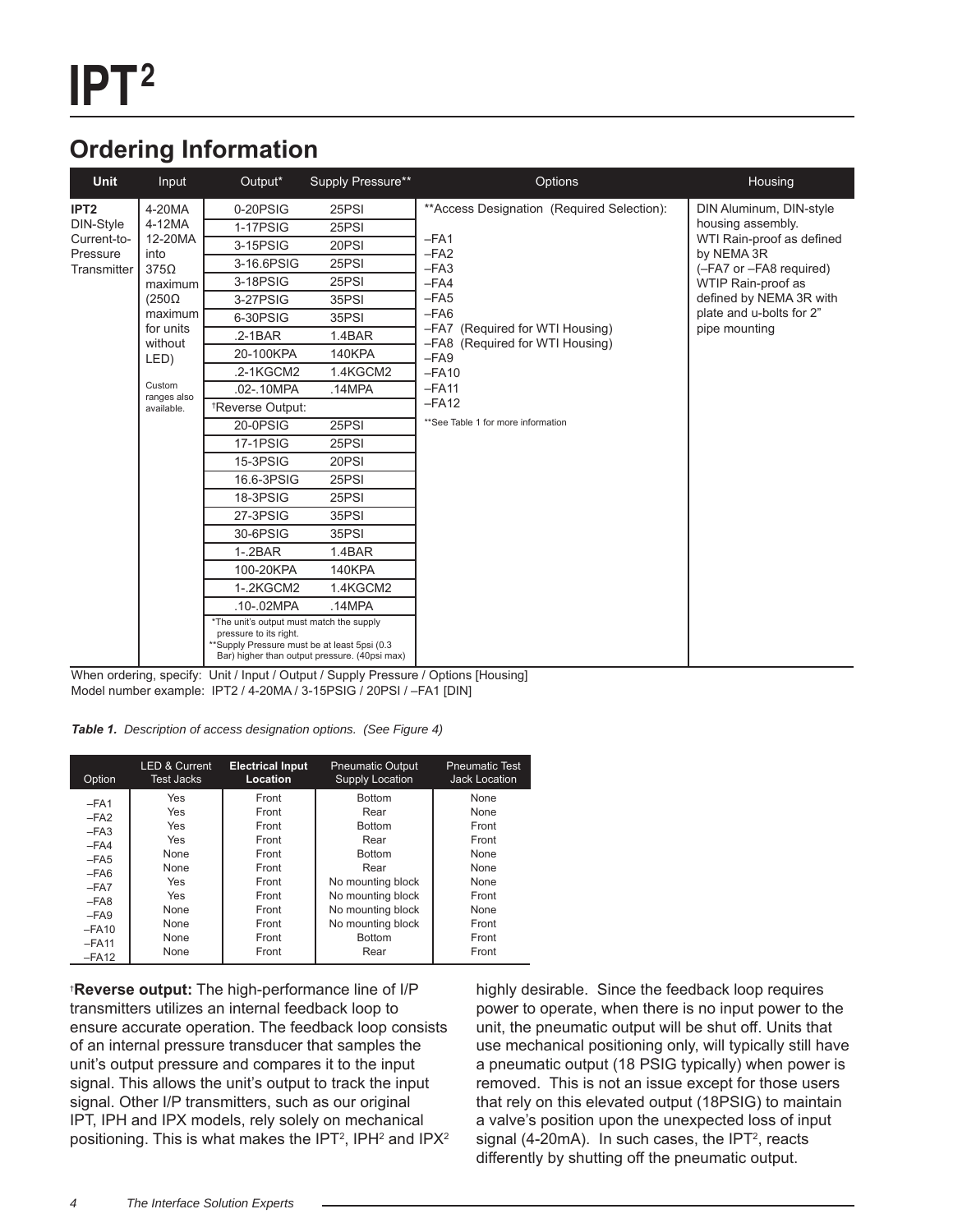# <span id="page-4-0"></span>**Instrument Air and Filtration Information**

#### *Note:*

*For optimum performance, the selection and use of a good quality air fi ltration system is*   $e$ ssential. Most users find that it is much less *expensive and troublesome to design a system that includes good air filtration than deal with downtime and repairs later.* 

A clean, dry air supply is important to assure the maximum service life of an IPT<sup>2</sup>. Good air quality involves removing solids, oil and water from the air after compression. The cleaner the air, the longer the time before servicing is needed.

Oversizing elements avoids performance abberations and reduces maintenance time. Redundancy should be used where possible to avoid shutdown during maintenance.

Solids: Random solid dirt, such as pipe scale and rust, is rarely a problem in compressed air instrument systems. A good filter removes these solids. However, if there is a desiccant dryer in the line, a high-efficiency sub-micron filter is recommended to remove the highly abrasive sub-micron particles produced by the dryer.

Liquid Oil: Liquid oil is the most common problem in compressed air instrument systems. A coalescing filter removes sub-micron liquid droplets from the air, and is usually supplied with an automatic drain.

A coalescing filter works by trapping oil and water droplets in a bed of microfibers. The droplets run together at fiber cross-over points, form large liquid drops, and are forced by air flow to a drain. A filter system consisting of a general purpose first-stage filter (about 5 micron) and a high-efficiency coalescing final filter is recommended to obtain contaminant-free air.

The exact location of the first-stage filter is not important; it can be located just ahead of each final filter, or a single first-stage filter can be located on a main line to protect a number of final filters on branch lines. Each final filter (coalescing) should be located just ahead of each pressure regulator. In a new plant installation, an oilless compressor may be used to eliminate this problem.

Water: The amount of water in an air system depends on temperature, pressure and the relative humidity of the air.

Sufficient water must be removed to lower the dew point of the air to a temperature below ambient. The dew point (at line pressure) is expressed as the temperature at which any moisture in the system begins to condense.

Water may be removed using a number of techniques, including coalescing filters, refrigeration dryers and desiccant dryers. In addition, a variety of combinations and modular systems may be used for special circumstances.

Care must be taken in the selection and location of the filter, because cooling downstream of the filter can cause more condensation of water. A coalescing filter should be installed immediately upstream of the pressure regulator. This type of filter removes most of the water before the air enters the regulator.

For systems subjected to freezing temperatures, the portion of the system that runs outdoors should have a dryer installed. The dryer reduces the dew point below the lowest expected outdoor temperature. A desiccant dryer is used with a coalescing filter upstream to keep the desiccant dryer from being damaged by oil or overloaded with excessive condensed water. Another high-efficiency coalescing filter is recommended downstream of the dryer, to remove the desiccant particles.

ISA Specifications: The Instrument Society of America standard ISA-S73, 1975 (ANSI MC11.1-1975) covers the air quality requirements for instrument grade air for use in pneumatic installations.

The dew point in outdoor installations must be at least 7.8°C (18°F) below the minimum local ambient temperature. For indoor installations, the dew point must be at least 7.8°C (18°F) below the minimum interior temperature or 2°C (35°F), whichever is greater. Although the ISA standard calls for a 35°F dew point, this is often unnecessary indoors, and may be unsatisfactory outdoors under freezing conditions.

Filters that exceed the ISA specification provide very inexpensive protection. Although the ISA specification calls for particle size not to exceed 3 microns and oil content not to exceed 1ppm, most filter manufacturers supply a line of coalescing filters that remove particles down to sub-micron sizes (often 0.01 micron) while also removing oil to below ISA 1ppm specification (often to 0.01ppm).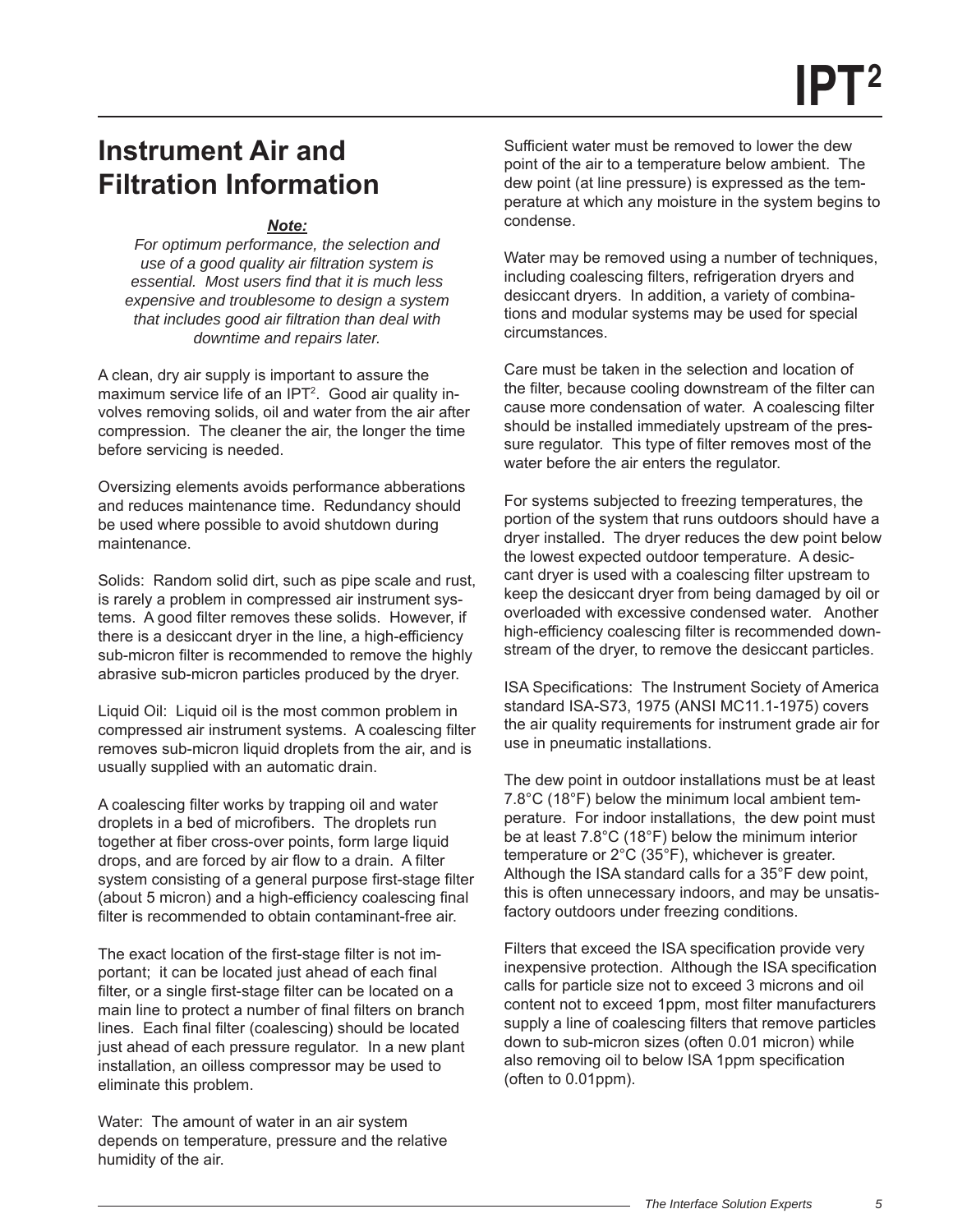# <span id="page-5-0"></span>**Application Information**

Any approach to providing good instrument air quality should evaluate the worst case air flow and ambient temperature of the location. This is required to determine sizing of the air system elements. A knowledge of yearly humidity cycles is also important for this evaluation.

### *Caution:*

*Before placing IPT2 s in service, all pneumatic lines and mounting blocks or headers (SIRs or RIRs) should be "blown down" to purge contamination and condensation deposited during piping and installation. Also blow down lines to loads, since all output air vents back through the IPT2 , and there are never fi lters installed to trap these contaminants (normally only present at start-up). It is recommend this be done for at least an hour, longer if there is evidence of water or oil coming through.* 

The IPT<sup>2</sup> requires periodic maintenance. Service in the field is limited to visual inspection and cleaning of the input nozzle filter screen on the  $IPT<sup>2</sup>$  and servicing of the compressed instrument air filtration system. The unit may be returned to the factory for complete disassembly, cleaning, and servicing on a periodic basis.

The use of coalescing filters with retention of 0.01 micron particles and droplets is recommended; they remove all undesirable traces of oil and water droplets. Proper placement with respect to the regulator may eliminate the need for dryers, except when coalescing filters are exposed to freezing temperature (keeping in mind that the dew point of the purified air must be kept below worst case ambient).

Figures 1 and 2 illustrate typical non-redundant systems with multiple branch lines. They both work in any environment above freezing and differ only in the placement of the general purpose first-stage filter. Gauges, valves, and differential pressure indicators (for filter service monitoring) are not shown. It is recommended that filters with integral service life indicators or differential pressure indicators be used to help ensure proper servicing, as well as redundancy to avoid shutdown during servicing.

Figures 1 and 2 differ in the method used to remove water. The use of a desiccant type dryer (Figure 2) requires upstream filtration to prevent oil contamination of the desiccant, as well as downstream filtration, to prevent desiccant fines from introducing new contamination.

The service life of an IPT $2$  is directly proportional to the cleanliness and dryness of its air supply. The small cost of providing high-quality air ensures a longer, more trouble-free service life for the unit.



*Figure 1. Non-Redundant System with Desiccant Dryer*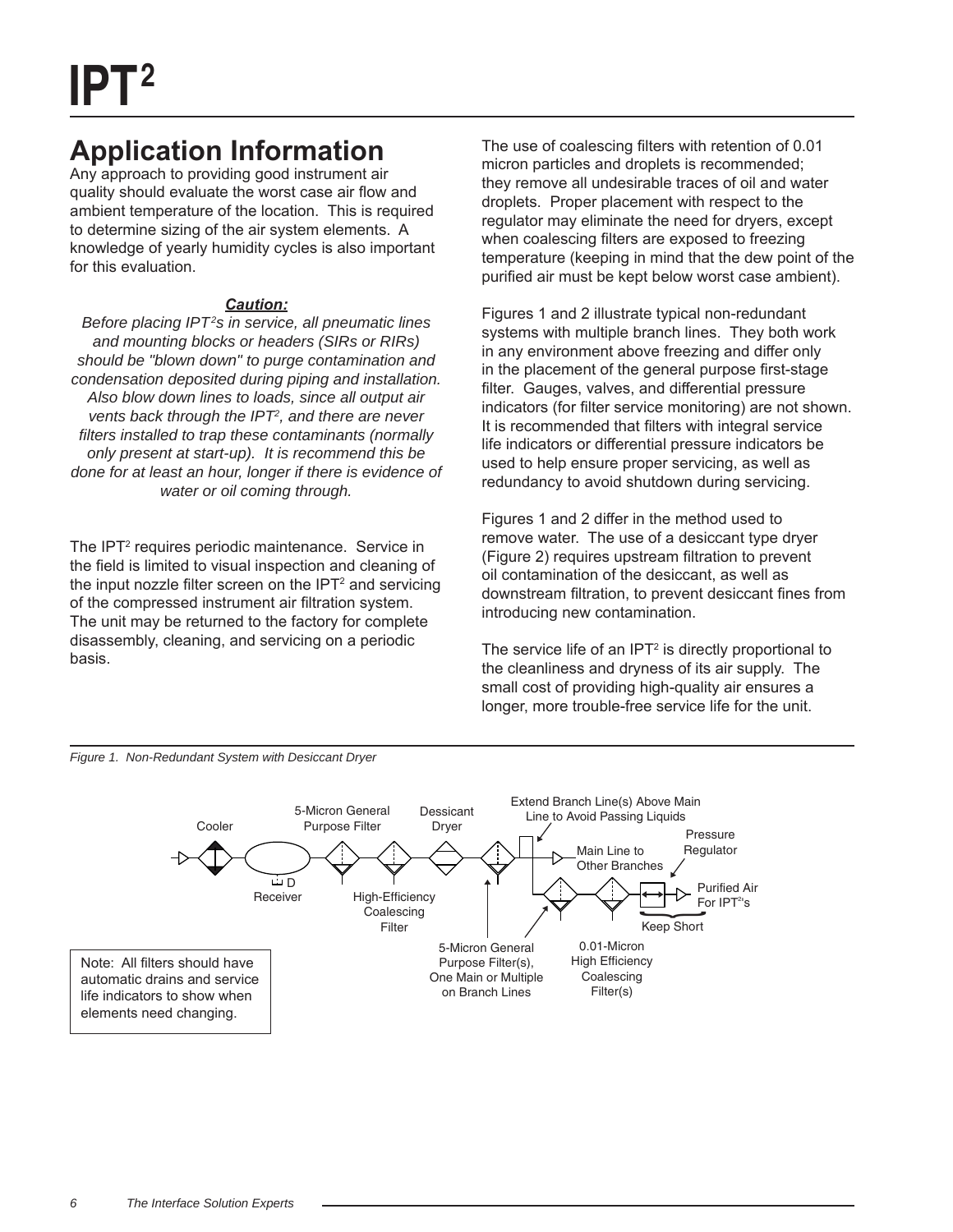<span id="page-6-0"></span>*Figure 2. Non-Redundant System with Refrigeration Dryer*



## **Calibration**

This section provides information necessary to adjust and calibrate the IPT2 . Each unit is calibrated and checked at the factory prior to shipment. Before installation, every IPT<sup>2</sup> should be checked by the user for proper operation. Generally, these checks, which are specified under Calibration Procedures, require little or no adjustment.

### **Adjustments**

The IPT<sup>2</sup> has Zero and Span adjustments located on its front panel. The type of potentiometer used with these adjustments usually require 15 turns of the shaft to move the wiper from one end of its range to the other. It is equipped with a slip clutch at each end to prevent damage if the adjustment is turned beyond the wiper stop. Usually a slight change can be felt when the clutch is at the end of a range (i.e., it is slipping). However, if this change is not felt, either

end can be reached by turning the shaft 15 turns in the desired direction.

Turning these potentiometers clockwise causes the related output to increase in quantity or become more positive; while turning them counterclockwise causes the related output to decrease in quantity or become more negative.

The Zero and Span potentiometers provide an adjustment range of ±10% of full scale.

### **Calibration Equipment**

Table 2 lists the equipment required to calibrate the IPT2 . This equipment is not supplied with the unit and must be provided by the user.

| Equipment                                    | Characteristics                                      | <b>Purposes</b>                                        |
|----------------------------------------------|------------------------------------------------------|--------------------------------------------------------|
| Adjustable current source                    | 0-50mA output                                        | Simulate input signal                                  |
| DC milliammeter                              | Accurate to $\pm 0.05\%$                             | Measure input signal                                   |
| Instrument air supply                        | Filtered                                             | Air supply                                             |
| Air pressure gauge                           | Accurate to $±2\%$                                   | Measure air supply pressure                            |
| Air pressure gauge                           | Accurate to $\pm 0.1\%$                              | Measure output pressure                                |
| Phone tip probes (2)                         | Must have 2mm (0.8 in) diameter tips, .5 inch long   | Easy access to input signal (optional)                 |
| Pneumatic test coupler<br>MII P/N 163-202-00 | For IPT <sup>2</sup> s with optional test jacks      | Easy monitoring of output pressure (optional)          |
| Pneumatic load                               | Volume of 7.5 cubic inches (approx. 120 milliliters) | Provide standard load for testing (per IEC spec. #770) |

#### *Table 2. Calibration Equipment*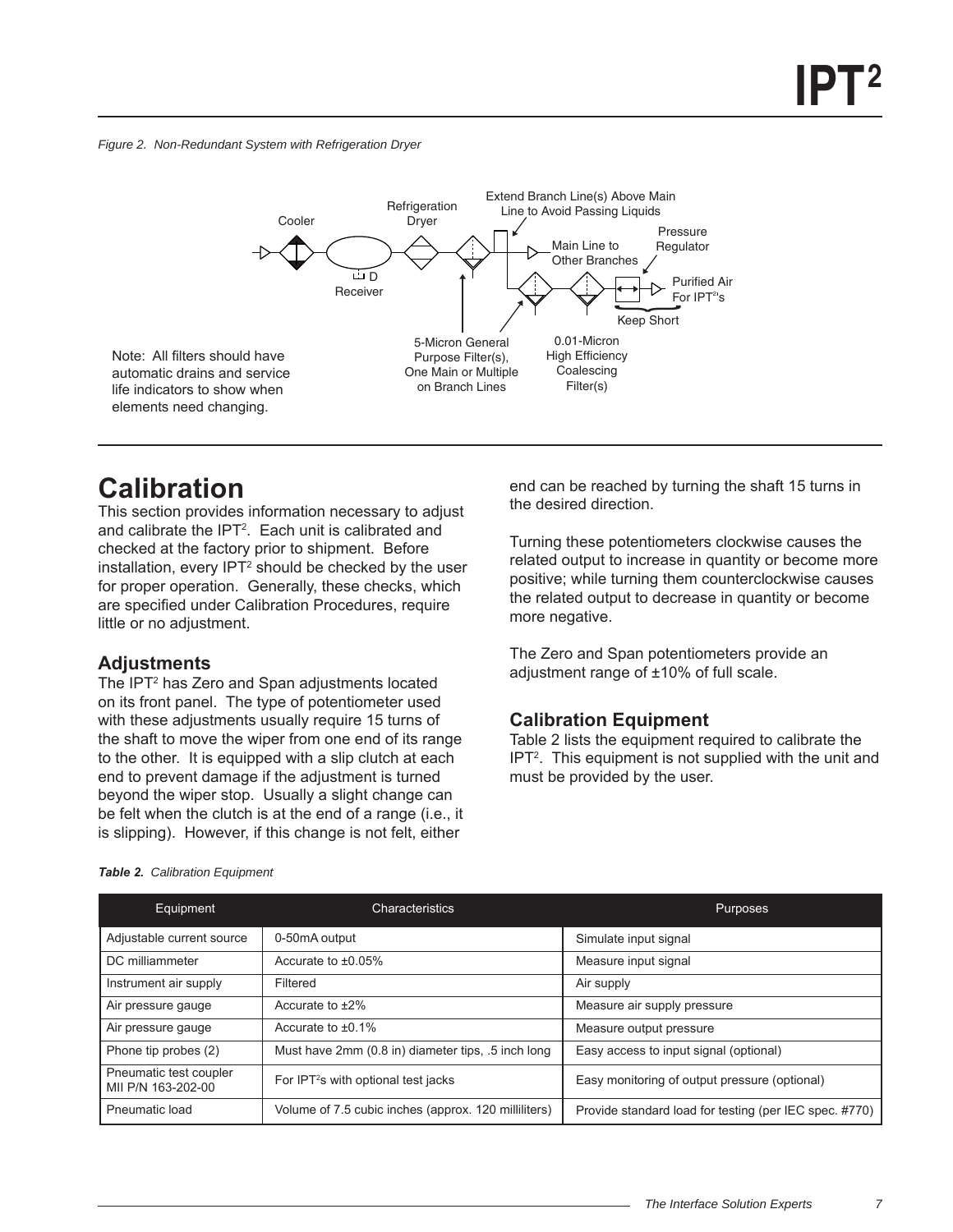### <span id="page-7-0"></span>**Test Jacks**

The  $+T$  and  $-T$  test jacks on the front of the IPT<sup>2</sup> are provided as a convenient means of monitoring the process loop to which the product is connected without disconnecting the unit or interrupting the loop.

A milliammeter connected to the +T and –T test jacks will provide a reading in the range of the unit's output rating (Figure 3). The model number of the IPT<sup>2</sup> shows its output range.

#### *Caution:*

*The maximum resistance the milliammeter can introduce into the test jack circuit and still provide accurate readings is 10Ω.*

If the milliammeter readings are not as anticipated, verify that the milliammeter is rated for no more than  $10Ω$  impedance. If the unit is suspect of improper operation, remove it from the test jacks and calibrate the  $IPT<sup>2</sup>$ .

## **Calibration Setup**

*Figure 3. Calibration Setup*

Figure 3 is an illustration of a typical calibration setup, including optional equipment. To check or calibrate the IPT2 , connect the unit as shown in this illustration.

### **Calibration Procedure**

There are two options shown in Figure 3 for monitoring the output of the  $IPT<sup>2</sup>$ . The input current may be measured by placing a milliammeter in series with the input terminals as indicated by M1 or connected across the electrical test jacks by a milliameter of less than 10Ω impedance  $(+T$  and -T) as indicated by M2.

1. For zero adjustment, connect an adjustable current source to the electrical input terminal block. Set the current input signal for zero percent output (e.g. 4mA for a 4-20mA input, 3-15psig output; 20mA for a 4-20mA input, 15- 3psig reverse output).

### *Note:*

Observe that the red LED indicator on the front panel is illuminated at zero input current and glows somewhat brighter with increasing current.

- 2. Using an air pressure gauge to measure the input air supply pressure, connect a filtered air supply to the pneumatic supply port located on the bottom or rear of the unit.
- 3. If the unit is supplied with the optional frontaccess pneumatic-output test jack, insert the pneumatic coupler into the receptacle. This avoids having to disturb any operating connections or fittings.

Load (Se<sup>e</sup> ressure +Table 2) **IPT** CURRENT/PRESSURE TRANSMITTER  $\mathsf{M}^1$ Out Pressure +IN Gauge **Adjustable**  +IN –IN **<sup>P</sup>**  $±0.1%$ Current – $\mathcal{O}$ Sourc<sup>e</sup> –IN Pressure +T In –T +T –T Regulate<sup>d</sup> Instrument **Pressure** Air Supply Gauge M2  $+2%$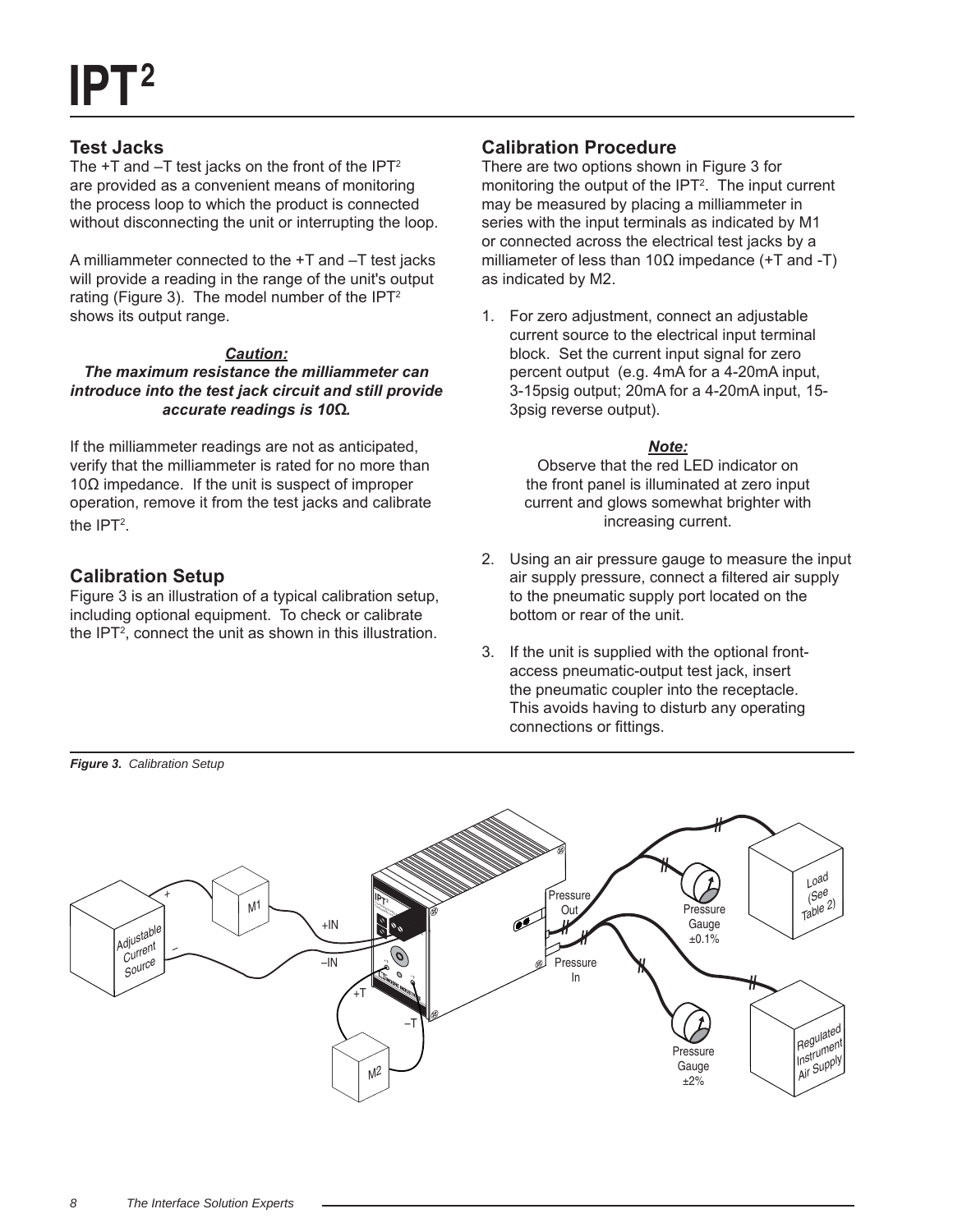#### <span id="page-8-0"></span>*Caution: Coupler must be kept lubricated to prevent damage to O-rings in test jacks. Teflon lubricant is recommended. If grease is used, keep out of air passage.*

If the unit is not supplied with the output test jacks, use an air pressure gauge to measure the output air supply pressure (e.g., read 3psig for a 3-15psig unit or 15psig for a 15-3psig unit).

- 4. Any deviation in the output pressure (e.g., 3 psig for a 3-15 psig unit or 15 psig for a 15-3 psig unit), can be corrected by using the Zero potentiomenter in a range of ±10%.
- 5. Set the current input signal for 100 percent output (e.g. 20mA for a 4-20mA input, 3-15psig output; 4mA for a 4-20mA input, 15-3psig reverse output).
- 6. Any deviation in the output pressure (e.g., 15 psig for a 3-15 psig unit or 3 psig for a 15-3 psig unit), can be corrected by the Span potentiometer over the range of ±10%.
- 7. Repeat steps 1 through 6 (as applicable) until no further adjustments are required.

# **Installation**

Installation of the IPT<sup>2</sup> is divided into three phases: mounting, electrical connections, and pneumatic connections. In most cases, it is easier to mount the IPT<sup>2</sup> before completing the electrical and pneumatic connections.

### **Mounting**

Individual IPT<sup>2</sup>s consist of two parts: the transmitter and the mounting block. Units without a mounting block snap onto a header. IPT $2$ s with a mounting block are rail mounted. Ensure that the unit is mounted in an area free of dust, moisture, and corrosive elements. See Figure 4 for mounting dimensions.

### *Note:*

*It is recommended that mounting blocks and headers be purged of any debris prior to mounting the IPT2 . Insert a small diameter, blunt tip probe into the fitting and unseat the ball-check valves for a few minutes with the fi ltered instrument air supply in operation.*

Rack- or surface-mounted IPT<sup>2</sup>s should be ordered with a Moore Industries' rack-mounted header (RIR) or a surface-mounted header (SIR). This eliminates the need for an interlocking mounting block and rail. 5, 10 or 15 units can be snapped onto one header, allowing multiple units to receive supply air from one supply pipe. To mount an IPT<sup>2</sup> onto a header, push the unit into place until the retaining lever snaps up flush beneath the handle. To remove an IPT<sup>2</sup>, press down on the retaining lever and lift the unit out by the handle.

### *Note:*

*Check valves in the headers prevent the loss of supply or output air during mounting or removal of IPT2 s.* 

Rail-mounted IPT<sup>2</sup>s must use a pneumatic mounting block. Pneumatic mounting blocks are 1.39 inches wide. Using a 0.17 inch wide gauge between blocks provides uniform spacing while occupying minimum rail length.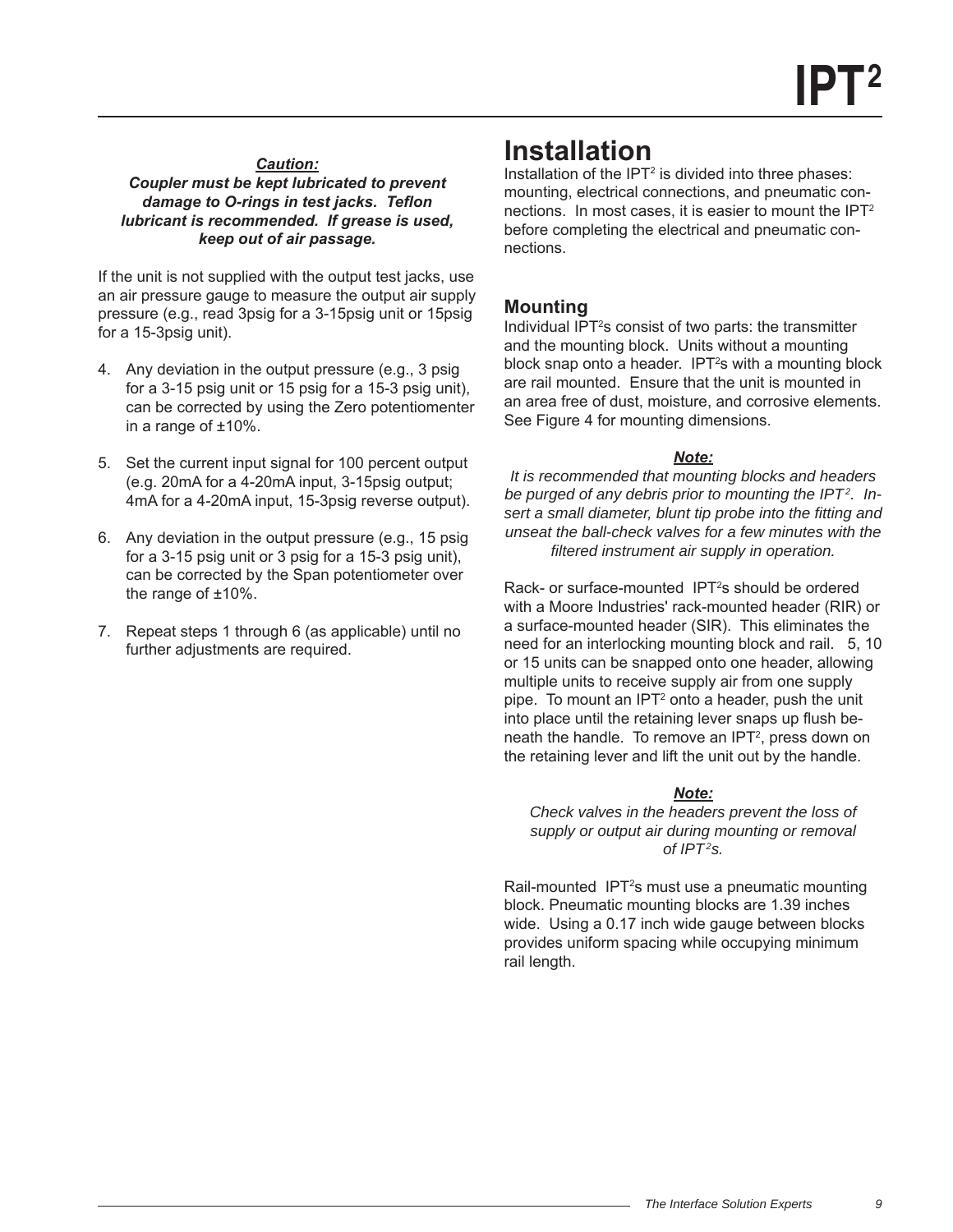# <span id="page-9-0"></span>**Installation in Hazardous Locations**

This section contains important information regarding installation of the IPT<sup>2</sup> in Hazardous Area Locations.

This equipment is suitable for use in Class I, Division 2, Groups A, B, C & D or non-hazardous locations only. Field wiring shall be rated for 85˚C.

*WARNING: Explosion Hazard. Do not disconnect equipment when a fl ammable or combustible atmosphere is present.* 

*AVERTISSEMENT: Risque d'explosion. Ne pas débrancher tant que le circuit est sous tension, a moins qu'il ne s' agisse d'un emplacement non dangereux.*

*WARNING: Explosion Hazard. Substitution of components may impair suitability for Class I, Division 2.*

*AVERTISSEMENT: Risque d'explosion. La substitution de composants peut rende ce materiel inacceptable pour les emplacements de Classe I, Division 2.*

*WARNING: Explosion Hazard. Test Jacks (-T and +T) shall not be connected or disconnected when a fl ammable or combustible atmosphere is present.*

# **Special Conditions of Use**

The following instructions must be adhered to when the IPT<sup>2</sup> is used in hazardous locations and potentially explosive atmospheres.

The IPT $2$  shall be installed in compliance with the enclosure, mounting, spacing and segregation requirements of the ultimate application.

The IPT<sup>2</sup> shall be mounted in a tool secured enclosure when installed in a Class I, Division 2 location.

The test jacks (-T and +T) shall not be used when the IPT2 is installed in a Class I, Division 2 location.

## **Australia New Zealand ANZEx Installations**

Certificate No.: ANZEx 09.3000X

Nonincendive, Type n application (Ex n) Marking Code: Ex n IIC T6@55°C Maximum Input Voltage Ui 30V Maximum Input Current Ii 110mA

Standards: AS/NZS 60079.0:2005 Explosive atmospheres - Equipment - General requirements

AS/NZS 60079.15:2006 Explosive atmospheres - Equipment protection by type of protection 'n'

## **Electrical Connections**

The electrical connections are made to the removable terminal blocks located on the front of the unit. There are two terminals on the IPT<sup>2</sup> for connecting input current.

The electrical terminals are compression screw sockets that accept 22 to 14 AWG hookup wire. To complete these connections, use a slotted screwdriver with a head approximately 0.125 inch (3mm) in width to secure the wire leads to the transmitter. Loosen each screw prior to inserting the wire being terminated. Strip and then tin the end of each wire with 60/40 solder. Then, while holding the uninsulated end of the wire in place, tighten the screw of the corresponding terminal.

## **Recommended Ground Wiring Practices**

Moore Industries recommends the following ground wiring practices:

- Any Moore Industries product in a metal case or housing should be grounded.
- The protective earth conductor must be connected to a system safety earth ground before making other connections.
- All input signals to, and output signals from, Moore Industries' products should be wired using a shielded, twisted pair wiring technique. Shields should be connected to an earth or safety ground.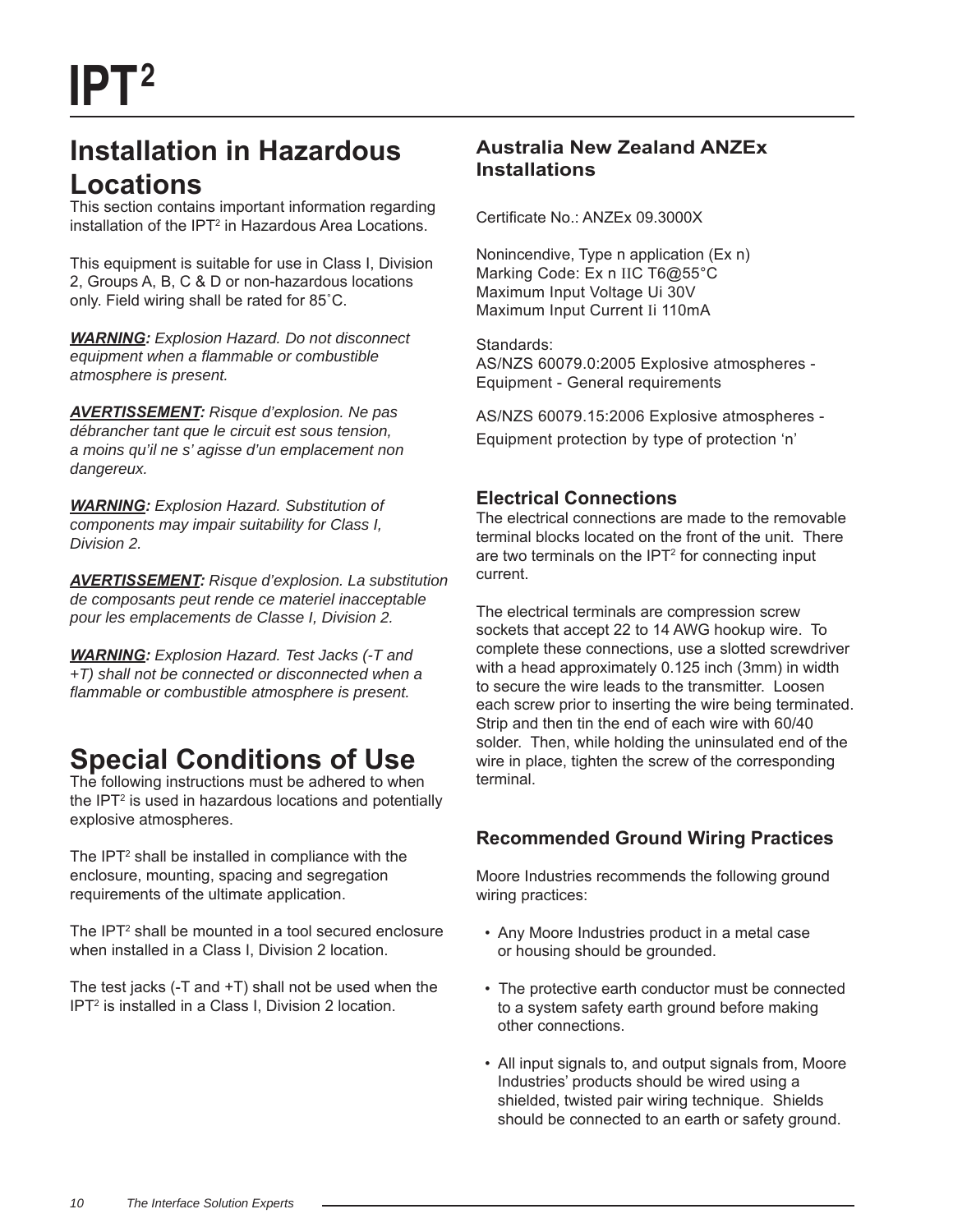- <span id="page-10-0"></span> • For the best shielding, the shield should be run all the way from the signal source to the receiving device. (see Note below)
- The maximum length of unshielded input and output signal wiring should be 2 inches.

#### *Note:*

*Some of Moore Industries' instruments can be classified as receivers (IPT<sup>2</sup>, IPX<sup>2</sup>, etc.) and some can be classifi ed as transmitters (TRX, TRY, etc.) while some are both a receiver and a transmitter (SPA2 , HIM, etc). Hence, your shield ground connections should be appropriate for the type of signal line being shielded. The shield should be grounded at the receiver and not at the signal source.*

#### **CE Conformity**

Installation of any Moore Industries' products that carry the CE marking must adhere to the guidelines in the Recommended Ground Wiring Practices section in order to meet the EN 61326 requirements set forth in the applicable EMC directive.

### **Pneumatic Connections**

Supply air must be clean, dry instrument air. It is recommended that all particles larger than 1 micron be removed. Use of  $\frac{1}{4}$ -inch tubing allows sufficient air for one unit. When using RIR or SIR headers, up to 30 IPT<sup>2</sup>s may be run from a  $\frac{3}{4}$ -inch NPT pipe without degrading performance, provided the air supply pressure is sufficient. Output tubing should be ¼-inch, though larger tubing may be desirable for exceptionally long runs. Purge the output tubing and the controlled device before connecting to the IPT<sup>2</sup> or RIR/SIR.

#### *Caution:*

*Output air cycles back through the IPT2 . Contamination in the output line or controlled device may easily enter and damage the IPT2 .*



#### *Figure 4. Mounting Dimensions*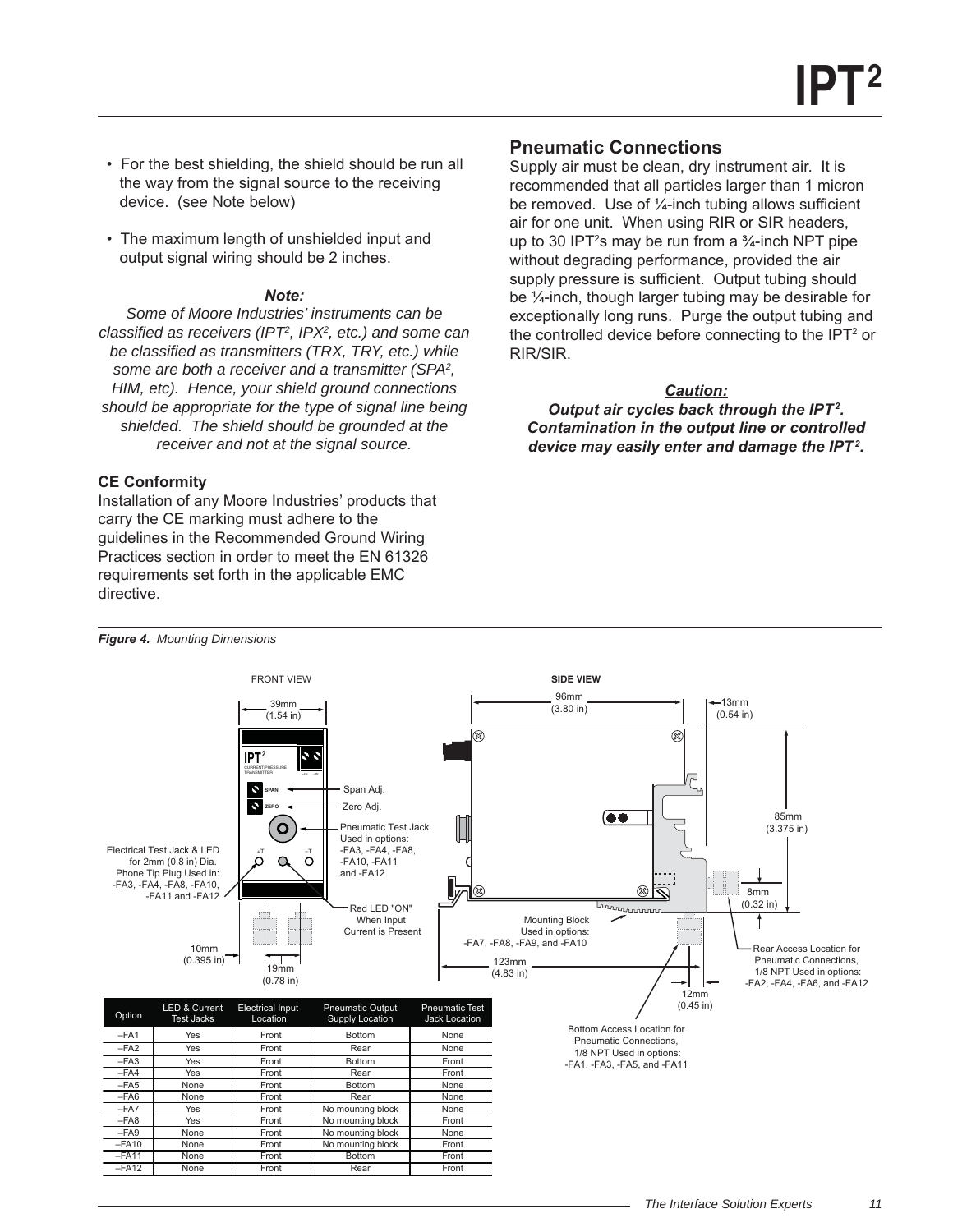# <span id="page-11-0"></span>**Operation**

### **Reverse output operation:**

Once adjusted and installed, the IPT $2$  operates unattended, except for occasional cleaning of the air supply filters.

If a malfunction is isolated to the IPT<sup>2</sup>, refer to the Troubleshooting section for recommendations. A unit may become warm during operation, especially where the ambient temperature is elevated. This is normal and should not be cause for alarm.

The high-performance line of I/P transmitters utilizes an internal feedback loop to ensure accurate operation. The feedback loop consists of an internal pressure transducer that samples the unit's output pressure and compares it to the input signal. This allows the unit's output to track the input signal.

Since the feedback loop requires power to operate, when there is no input power to the unit, the pneumatic output will be shut off. Units that use mechanical positioning only, will typically still have a pneumatic output when power is removed.

This is not an issue except for those users that rely on this elevated output (18PSIG) to maintain a valve's position upon the unexpected loss of input signal  $(4\n-20mA)$ . In such cases, the IPT<sup>2</sup> reacts differently by shutting off the pneumatic output.

## **Maintenance**

After the IPT<sup>2</sup> has been installed into the application, no maintenance is required.

However, the IPT<sup>2</sup> is equipped with a plunger to clean the orifice. To use the orifice-plunger, depress the plunger located on the side of the unit. This pushes a stainless steel wire through the orifice and removes any particles lodged inside. The output pressure will fluctuate when the plunger is activated.

If the plunger does not fix the problem, the supply air filter screen should be removed and flushed with trichloroethance (TCE) and then air dried before replacement. Follow the directions below.

- 1. Remove the IPT<sup>2</sup> from the mounting block by pressing down on the locking lever and pulling straight out to disengage the pneumatic fittings.
- 2. To remove the supply air filter screen, first slide the nozzle retainer clip to the right and then pull the nozzle out of the main body.
- 3. Remove the filter screen and flush with TCE and air dry before reinstalling.
- 4. Slide the nozzle back into the main body.

# **Troubleshooting**

Many components of the IPT<sup>2</sup> have been thermally aged, tested, and selected using a computer-aided design program. This usually makes field repair unnecessary. It is therefore recommended that any unit found to be performing below specifications be returned to the factory in accordance with the instructions found on the back cover of this manual.

If a problem is suspected with the  $IPT<sup>2</sup>$ , review the following steps:

- 1. Make sure that all connections are clean and tight.
- 2. Verify that bench instruments used to take measurements have the proper range and accuracy and are currently certified.
- 3. Check that the bleed-air port (located in a slot on the right side panel) is not restricted.
- 4. Using a test jumper, connect one end to the metal case and the other end to an "IN" terminal while observing the output pressure. The output pressure should not change.
- 5. If a change in the relationship between the input and the output occurs, try to correct it by readjusting the Zero and Span controls.
- 6. If the response time lengthens or the span drops, this may indicate a blockage due to air supply contamination. Clean the orifice and the supply air filter as described in the Maintenance section.